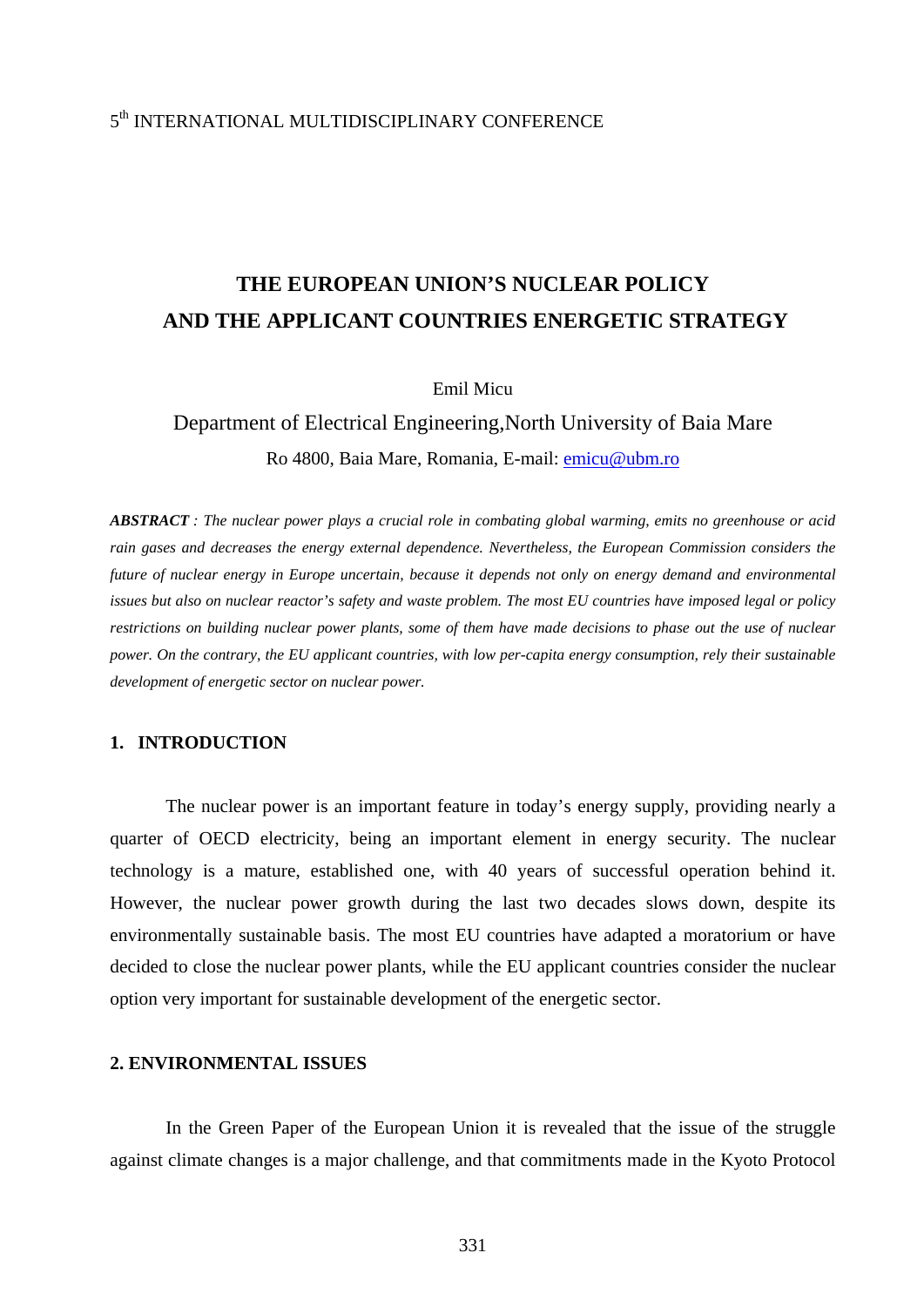are only the first step. Greenhouse gas emissions are on the increase in the Union, as they are all over the world. About 7% (ca. 300 Mt of emissions in the EU in 2010) of the greenhouse gases emitted in the Union is possible to be avoided through nuclear energy.

One of the causes of the slowdown in nuclear growth during the last two decades, especially the absence of new orders for very high investment costs in nuclear plants, was nuclear accidents in Three Mile Island (1979) and Chernobyl (1986). Different from the TMI accident, which caused no physical harm to anybody, in the Chernobyl accident radioactive materials were spread over large areas of Europe.

The public concerns about plant safety, accidents, environmental protection and disposal of long-lived plant wastes have rising impact.

The two most important environmental questions facing nuclear power today are the fate of long-lived radioactive waste (the weak point) and climate change (the strong point). Most countries with operating nuclear plants developed in the past two decades technical procedures and suitable site for safely isolating radioactive wastes (geological isolation). But these facilities will not be operational before 2020 (may be 2010 in the USA).

Nuclear power is a potential contributor to reducing carbon dioxide emissions, because the electricity generation accounts for about one third of those emissions. A strong commitment to reduce of carbon dioxide could have an important positive effect on the prospectus for nuclear power in coming decades.

The main question of the Green Paper is as follows: "Seeing that nuclear energy is one of the elements in the debate on tackling the issues of climate change and energy autonomy, how can the Community find a solution to the problem of nuclear waste, reinforcing nuclear safety and developing research into reactors of the future, in particular fusion technology?"

The environmental issues are of increasing importance and policy – makers must take it into account.

#### **3. ENERGY EXTERNAL DEPENDENCE**

Due to the higher and higher energy needs, the EU countries are importing more and more energy products. If no measures are taken, during the next 20 to 30 years 70% of the Union's energy requirements will be covered by imports. At present 45% of oil imports come from the Middle East and 40% of natural gases from Russia.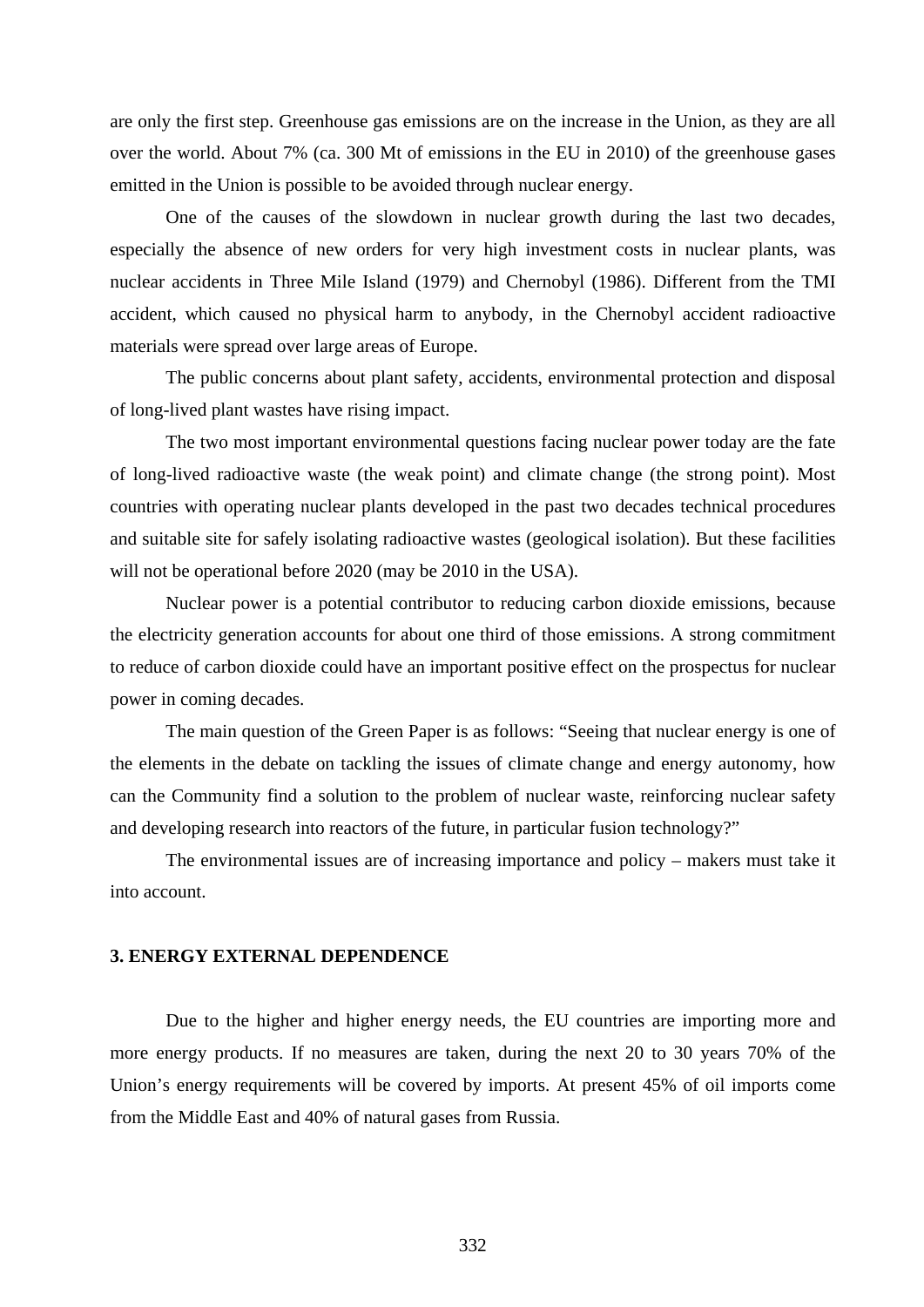|                | <b>State</b>          | No. of reactors | <b>Electrical Power</b> | <b>Nuclear</b>    |
|----------------|-----------------------|-----------------|-------------------------|-------------------|
|                |                       |                 | GWe                     | <b>Generation</b> |
|                |                       |                 |                         | Share (%)         |
|                | <b>EU Member</b>      |                 |                         |                   |
| $\mathbf{1}$   | France                | 59              | 62.4                    | 77                |
| $\overline{2}$ | Belgium               | $\overline{7}$  | 5.7                     | 56                |
| $\overline{3}$ | Sweden                | 11              | 9.4                     | 39                |
| $\overline{4}$ | Finland               | $\overline{4}$  | 2.4                     | 32                |
| 5              | Germany               | 19              | 21.1                    | 31                |
| 6              | Spain                 | 9               | 7.5                     | 28                |
| $\overline{7}$ | <b>United Kingdom</b> | 35              | 12.9                    | 22                |
| 8              | Netherlands           | $\mathbf{1}$    | 0.4                     | $\overline{4}$    |
|                | <b>EU Applicants</b>  |                 |                         |                   |
| $\mathbf{1}$   | Lithuania             | $\overline{2}$  | 2.3                     | 74                |
| $\overline{2}$ | Slovakia              | 6               | 2.4                     | 54                |
| 3              | Bulgaria              | $\overline{4}$  | 2.5                     | 45                |
| $\overline{4}$ | Hungary               | $\overline{4}$  | 1.7                     | 42                |
| 5              | Slovenia              | $\mathbf{1}$    | 0.6                     | 38                |
| 6              | <b>Czech Republic</b> | 6               | 3.7                     | 19                |
| $\overline{7}$ | Romania               | $\mathbf{1}$    | 0.7                     | 11                |

TABLE 1. The contribution of nuclear in electrical energy generation

In 2000, the main EU net importer countries were Italy (-44347 GWh), the Netherlands (- 17850GWh), the UK (-14174 GWh) and Finland (-11800GWh) while the main UE net exporters were France (69479 GWh) and Austria (1296 GWh). The search for greater energy security could once again work in favour of nuclear power.

Nuclear power plants in Europe produce 35% of the EU's electricity. The contribution of nuclear in electrical energy production for EU members and applicants is presented in table 1

#### **4. EU NUCLEAR PERSPECTIVES**

The political priority in the Union, for increasing security of supply and combating climate change, are new and renewable energy sources. The officials of the Directorate General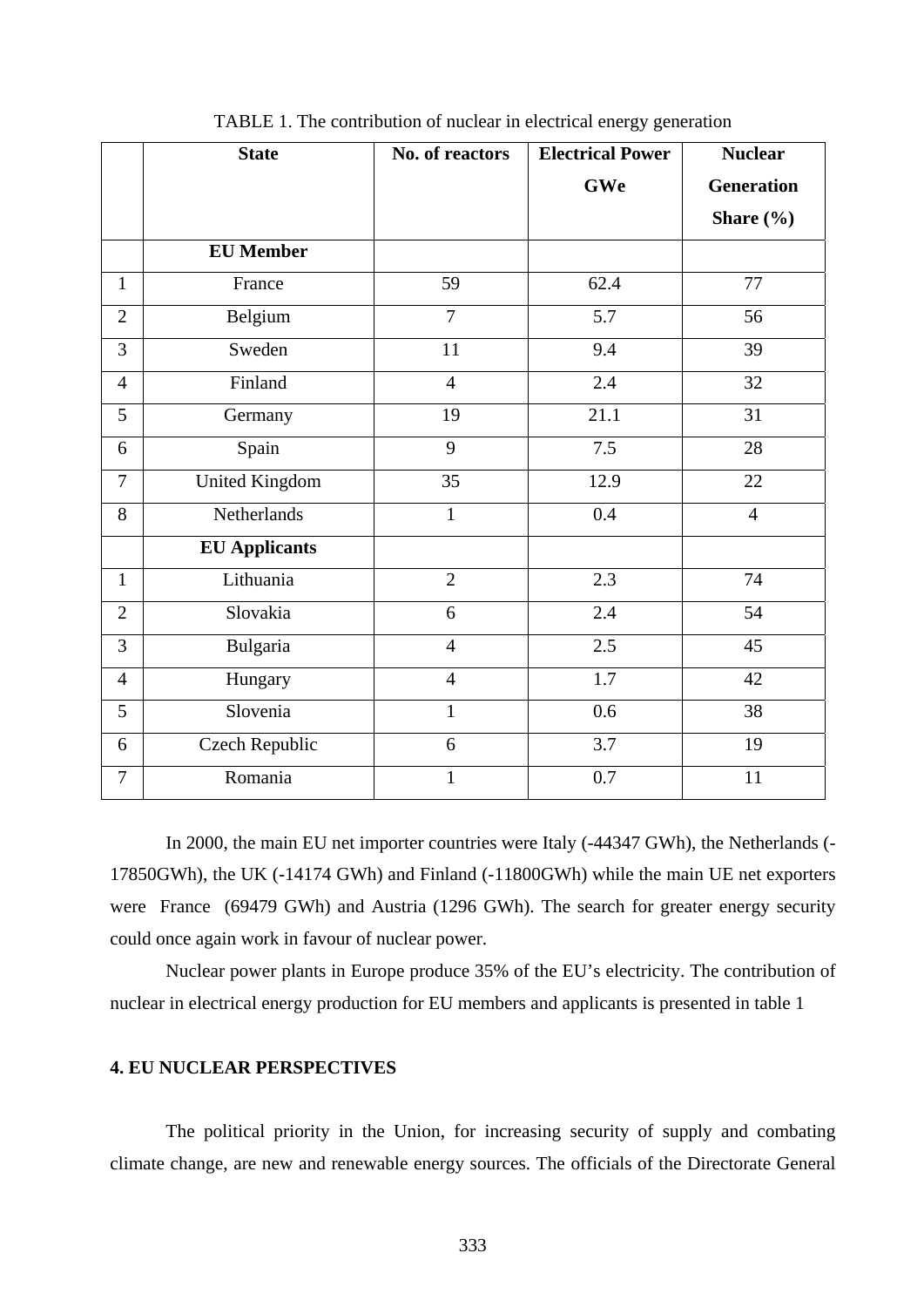for Energy and Transport of the European Commission have done calculations that would indicate that during the next two decades they might need between 200 and 300 GWe of new generating capacity, not taking into consideration the replacement of the existing park.

The Commission's Green Paper regarding the role of nuclear, together with coal, oil, gas and renewable as energy options, concludes that the future of nuclear energy in Europe is uncertain. It depends on several factors beyond energy demand, like the solution of the nuclear waste problem, the safety of reactors in Eastern Europe applicant countries, and policies to combat global warming.

The primary energy supply by fuel and the energy sources for electricity generation in 2000, and the previsions for 2030 in EU are presented in the table 2 [2,3,4].

|         | <b>Energy Sources for</b>     |             | <b>Primary Energy Supply</b> |             |         |         |  |
|---------|-------------------------------|-------------|------------------------------|-------------|---------|---------|--|
|         | <b>Electricity Generation</b> |             |                              |             |         |         |  |
|         | World                         | <b>OECD</b> | World                        | <b>OECD</b> | EU      | EU      |  |
|         | $-2000$                       | $-2000$     | $-2000$                      | $-2000$     | $-2000$ | $-2030$ |  |
| Coal    | 39.1%                         | 37%         | 23.5%                        | 21%         | 16%     | 19%     |  |
| Nuclear | 16.9%                         | 24%         | 6.8%                         | 11%         | 15%     | 6%      |  |
| Oil     | 7.9%                          | 7%          | 34.9%                        | 41%         | 41%     | 38%     |  |
| Hydro   | 18.7%                         | 17%         | 13.7%                        | 6%          | 6%      | 8%      |  |
| Gas     | 17.4%                         | 15%         | 21.1%                        | 21%         | 22%     | 29%     |  |

TABLE 2. Fuel shares of electricity generation and primary energy supply projection for 2030

Source: IEA, Electricity Information 2000

The role of nuclear power will decline, because few new reactors will be built and some will be retired.

Several EU countries (Sweden, Spain, the Netherlands, Germany, and Belgium) have adopted a moratorium, while the three member states (Finland, France, and the United Kingdom) have not taken yet a negative decision.

Greece is concerned with seismic safety of nuclear power plants. In Denmark, based on 1985 parliament decision, nuclear power should not be considered in energy planning. In Austria, since 1978, the law prohibits construction or operation of nuclear power plants. A referendum in Italy (1987) stipulates that no new plants be built, and all existing nuclear plants be shut down (they are now closed by law, since 1990).Almost half of OECD countries have placed restrictions on building nuclear power plants.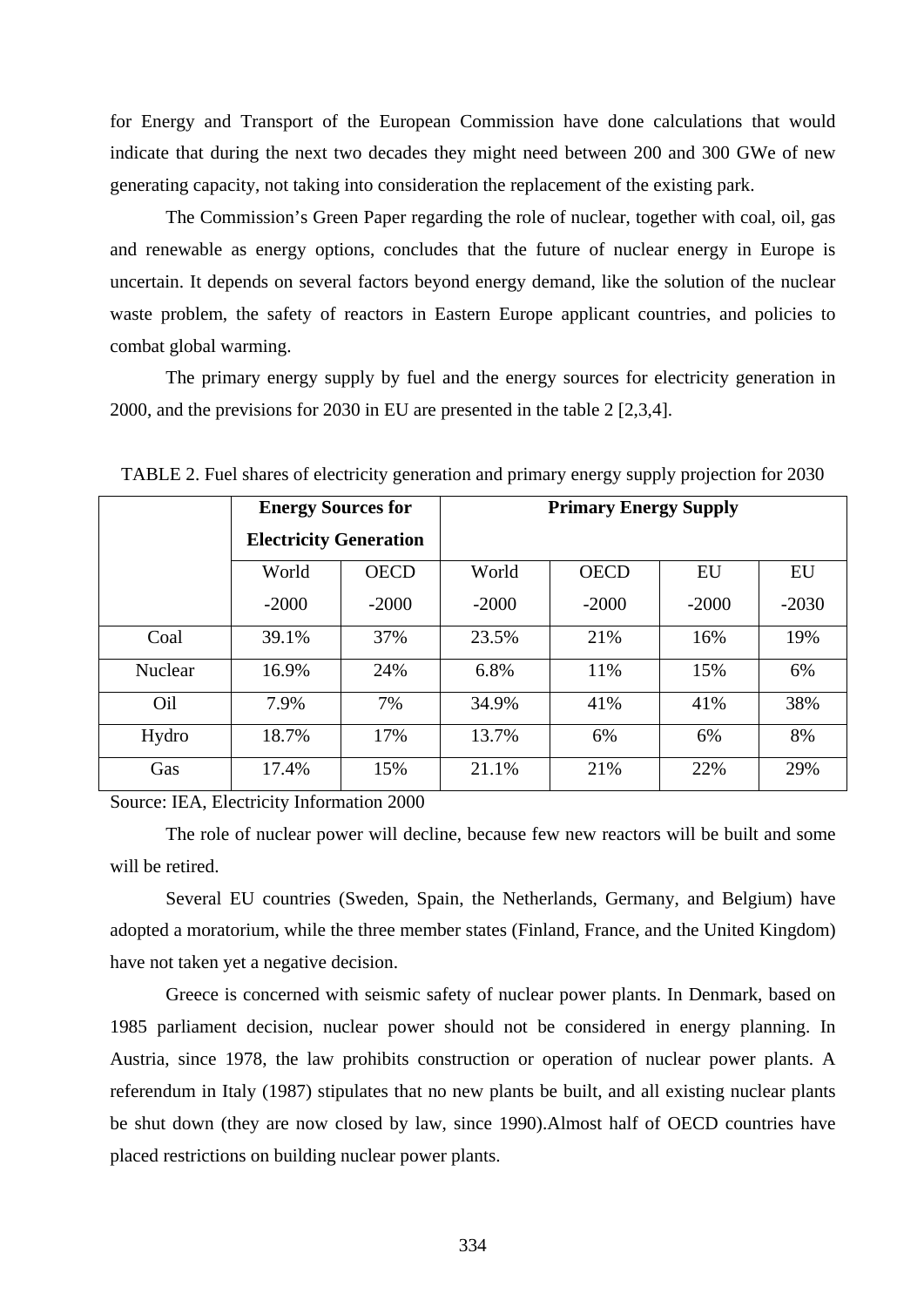## **5. SITUATION AND PERSPECTIVES FOR NUCLEAR POWER IN APPLICANT COUNTRIES**

The contribution of nuclear in electricity generation in the EU candidates [table 1] amounts to 11% (Romania) and 74% (Lithuania). Because of difference in per-capita electricity consumption between EU members and applicants the electricity demand in the near future for EU accession countries will rise. The governments of these countries consider the nuclear option the mile stone of their energetic strategy, taking into account that the nuclear power plants: reduce reliance on imported fossil fuels; - emit no greenhouse or acid rain gases; - play a crucial role in combating global warming. Often, the national policy is not in accordance with the EU recommendation for the "Energy" chapter.

In the EU "Country Report for **Romania** – 2001" the Romanian government is requested to postpone the commissioning of the second reactor (700 MW) of the Cernavoda Nuclear Power Plant (from five identical reactor units designed initially) until a minimum investment cost is obtained and to get the capacity for sustaining the energetic strategy. The report highlights that the energy efficiency is low and the existing power plants have a capacity surplus. In reality, from the 20 Gwe installed in 1989 in the electric plants from Romania, more than a half are inefficient, or have expired lifetime, some being already decommissioned. The increasing consumption of electrical energy required in 2001 a pick power of 9GW, but the per-capita electricity demand in Romania account to 3000 kWh, compared to 15000 kWh in UE countries.

The report regarding the **Czech Republic** shows that "the zero action", i.e. the decommissioning of the Temelin nuclear power plant needs to be taken into consideration. In fact, the design of the Temelin power plant was modified and upgraded to bring the plant up to internationally accepted safety standards. The Czech energy policy took the realistic approach that in short term Dukovany (4x440 MW) and Temelin (2x1000 MW) NPPs would provide and ideal source of base-load power. Dukovany is expected to operate until 2025 and Temelin is planned to run at least to 2040. More than 60% of Czech citizens support the nuclear policy of the government.

In **Slovakia**, completion of the reconstruction work of Bohunice NPP (units 1 and 2) substantially increased nuclear safety. Units 1 and 2 of the Mochovce plant, completed in 1998 and 1999 with enhanced safety features recommended by the IAEA, have brought an important contribution to the production of safe, reliable and environmentally friendly energy in Slovakia.